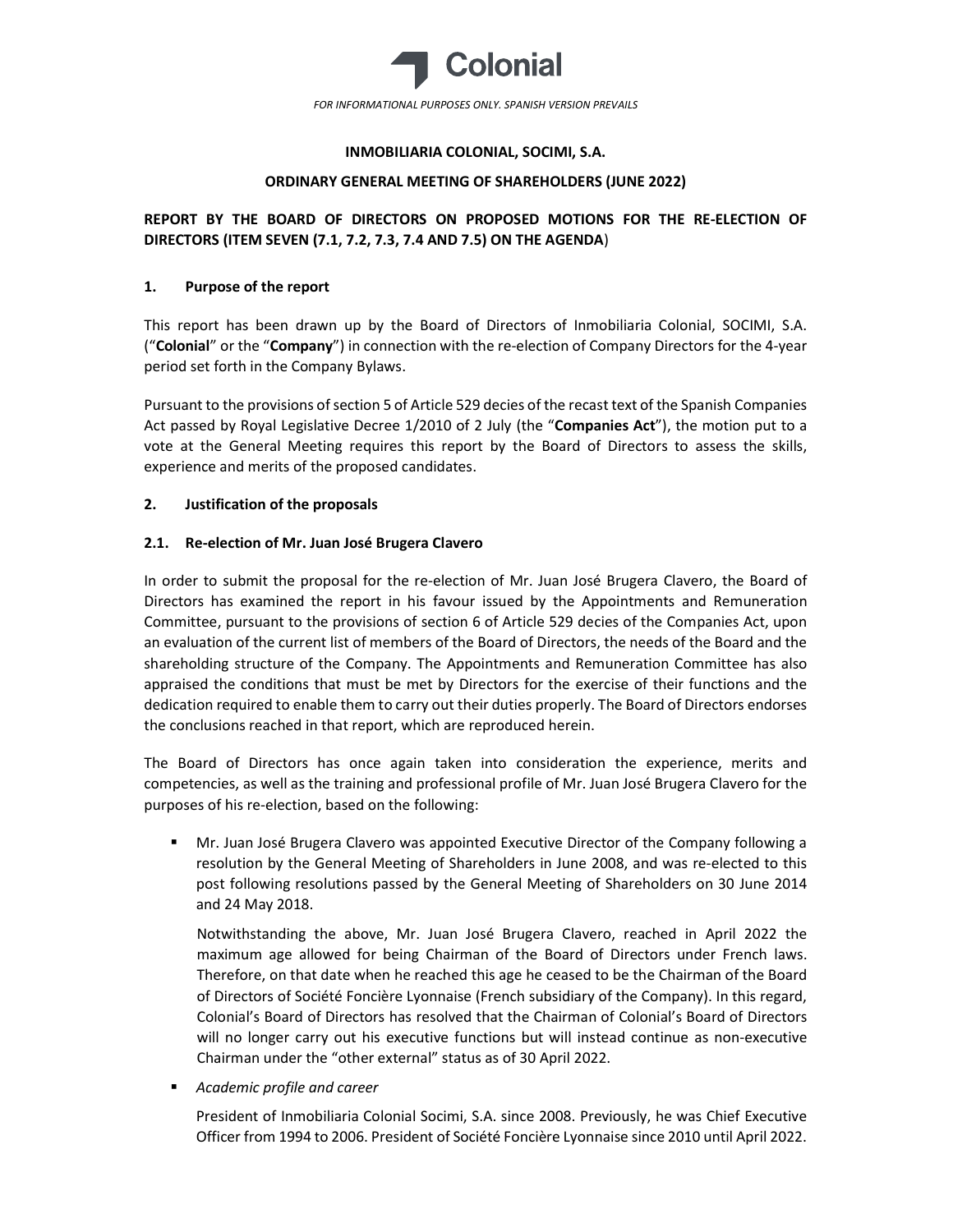

Previously, he was Managing Director of Mutua Madrileña, Managing Director of SindiBank and Deputy Managing Director of Banco de Sabadell.

Other occupations: He has been President of the Board of Trustees of the Ramón Llull University (URL). President of the ESADE Foundation, Panrico, Holditex and Círculo de Economía de Barcelona, as well as Director of Periódico de Catalunya.

He is an Industrial Technical Engineer and MBA from ESADE, PDG by IESE and Doctor Honoris Causa by the University of Rhode Island.

In view of the above, and taking into account the report in his favour issued by the Appointments and Remuneration Committee, the Board of Directors considers that Mr. Juan José Brugera Clavero has the necessary knowledge, skills and specific competencies and the experience and merits expected, and also meets the requirements of good standing, suitability, reliability, availability and commitment to the tasks in his role, for the purposes of putting forward at the Ordinary General Meeting of Shareholders his re-election as a member of the Company's Board of Directors under the "other external" status for the 4-year period set forth in the Company Bylaws.

### 2.2. Re-election of Mr. Pedro Viñolas Serra

In order to submit the proposal for the re-election of Mr. Pedro Viñolas Serra, the Board of Directors has examined the report in his favour issued by the Appointments and Remuneration Committee, pursuant to the provisions of section 6 of Article 529 decies of the Companies Act, upon an evaluation of the current list of members of the Board of Directors, the needs of the Board and the shareholding structure of the Company. The Appointments and Remuneration Committee has also appraised the conditions that must be met by Directors for the exercise of their functions and the dedication required to enable them to carry out their duties properly. The Board of Directors endorses the conclusions reached in that report, which are reproduced herein.

The Board of Directors has once again taken into consideration the experience, merits and competencies, as well as the training and professional profile of Mr. Pedro Viñolas Serra, for the purposes of his re-election, based on the following:

 Mr. Pedro Viñolas Serra was appointed as Executive Director of the Company by the Board of Directors in July 2008, and his position was endorsed by the General Meeting of Shareholders on 21 November 2008. Subsequently, Mr. Pedro Viñolas Serra was re-elected to this post by the General Meeting of Shareholders on 30 June 2014. On the same date, a meeting of the Board of Directors agreed to confirm him as CEO of the Company, and delegated to him each and every one of the powers that may be delegated in accordance with the Law and the Company Bylaws. Lastly, the General Meeting of Shareholders held on 24 May 2018, agreed to re-elect him as Executive Director of the Company.

Since he was appointed as a member of the Board of Directors, Mr. Pedro Viñolas Serra has proved his expertise in helping to run the Company and the knowledge, skills and experience required to carry out his role. In this regard, the Board of Directors, relying on the report by the Appointments and Remuneration Committee, has assessed the CEO's work every year and concluded that Mr. Pedro Viñolas Serra has effectively and diligently performed the duties assigned to him in the Company Bylaws and the Board Regulations, as well as the duties delegated by the Board of Directors.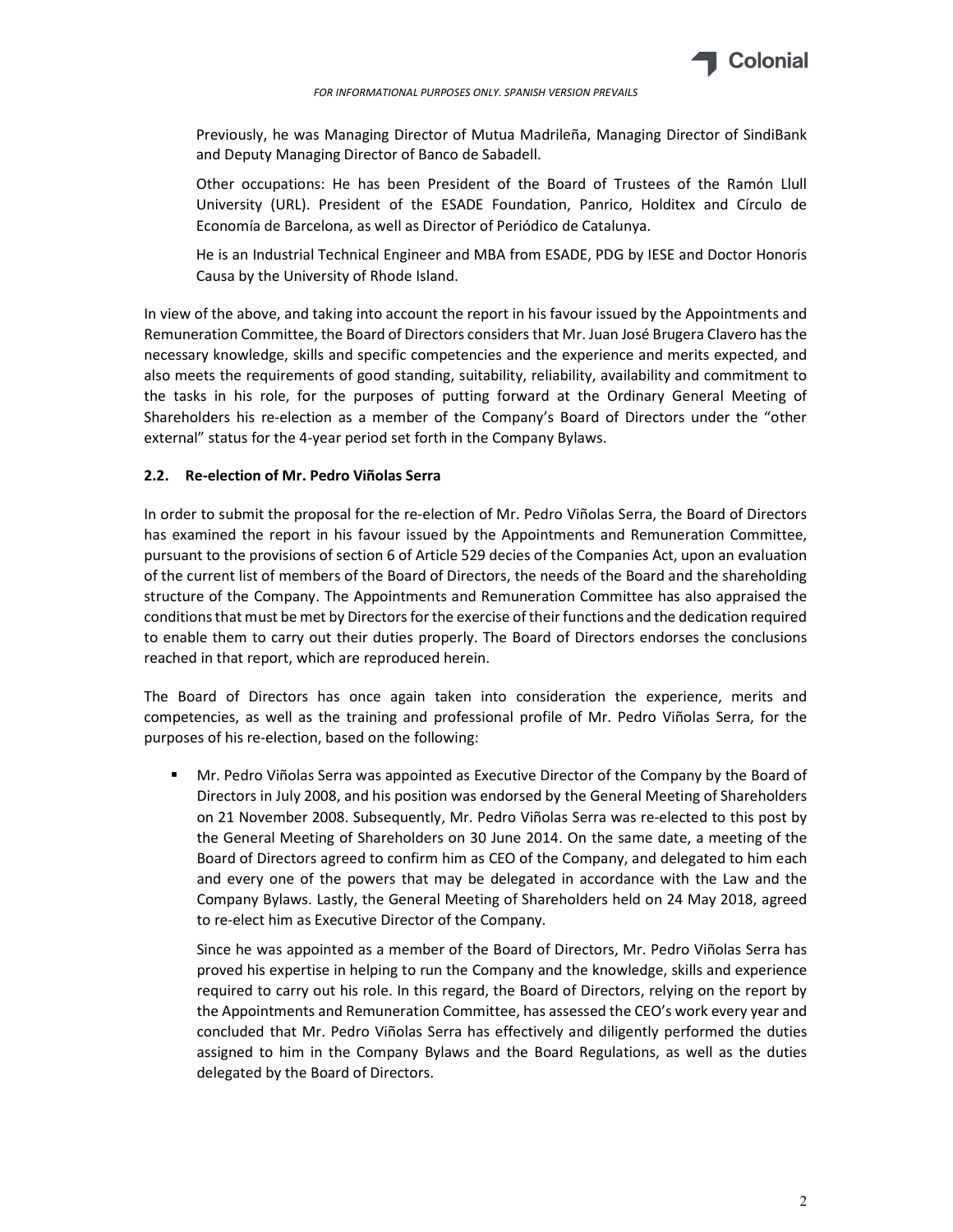

### Academic profile and career

He graduated in Business Management and holds an MBA from ESADE and Universidad Politécnica de Cataluña, and also holds a Diploma in Business Management from Universidad de Barcelona, where he also studied Law.

He was hired in 1990 as Director of the Research Department at the Barcelona Stock Exchange, of which he later became Deputy Managing Director, where he remained until 1997. On that date, took up duties as Managing Director of FILO, S.A., a listed real estate company where he remained until 2001. Subsequently, until July 2008, he was Partner and CEO at the Riva y García Financial Group.

He has been Chairman of the Urban Land Institute in Spain and a member of the Board of Directors of the Riva y García Financial Group. He was also Chairman of the Spanish Institute of Financial Analysts in Catalonia from 1994 to 2000 He is currently a member of the Board of Directors of Societé Foncière Lyonnaise and also sits on the Executive Committee. He is a member of the Board of Trustees of ESADE and of the Board of Directors of Bluespace, S.A. He is a member of the Board at the European Real Estate Association (EPRA).

In view of the above, and taking into account the report in his favour issued by the Appointments and Remuneration Committee, the Board of Directors considers that Mr. Pedro Viñolas Serra has the necessary knowledge, skills and specific competencies and the experience and merits expected, and also meets the requirements of good standing, suitability, reliability, availability and commitment to the tasks in his role, for the purposes of putting forward at the Ordinary General Meeting of Shareholders his re-election as Executive Director of the Company's Board of Directors for the 4-year period set forth in the Company Bylaws.

## 2.3. Re-election of Mr. Juan Carlos García Cañizares

In order to submit the proposal for the re-election of Mr. Juan Carlos García Cañizares, the Board of Directors has examined the report in his favour issued by the Appointments and Remuneration Committee, pursuant to the provisions of section 6 of Article 529 decies of the Companies Act, upon an evaluation of the current list of members of the Board, its needs and the shareholding structure of the Company. The Appointments and Remuneration Committee has also appraised the conditions that must be met by Directors for the exercise of their functions and the dedication required to enable them to carry out their duties properly. The Board of Directors endorses the conclusions reached in that report, which are reproduced herein.

As a result of this re-election, Águila LTD, one of the Company's major shareholders, shall continue to have a representative on the Board of Directors which, in the opinion of the Board of directors, is a suitable representation in accordance with the Company's shareholding structure.

The Board of Directors has once again taken into consideration the experience, merits and competencies, as well as the training and professional profile of Mr. Juan Carlos García Cañizares, for the purposes of his re-election, based on the following:

 Mr. Juan Carlos García Cañizares was appointed as a Proprietary Director of the Company by the General Meeting of Shareholders on 30 June 2014, and was re-elected to this post by the General Meeting of Shareholders on 24 May 2018.

Since he was appointed as a member of the Board of Directors, Mr. Juan Carlos García Cañizares has proved that he has the necessary knowledge, skills and competencies to carry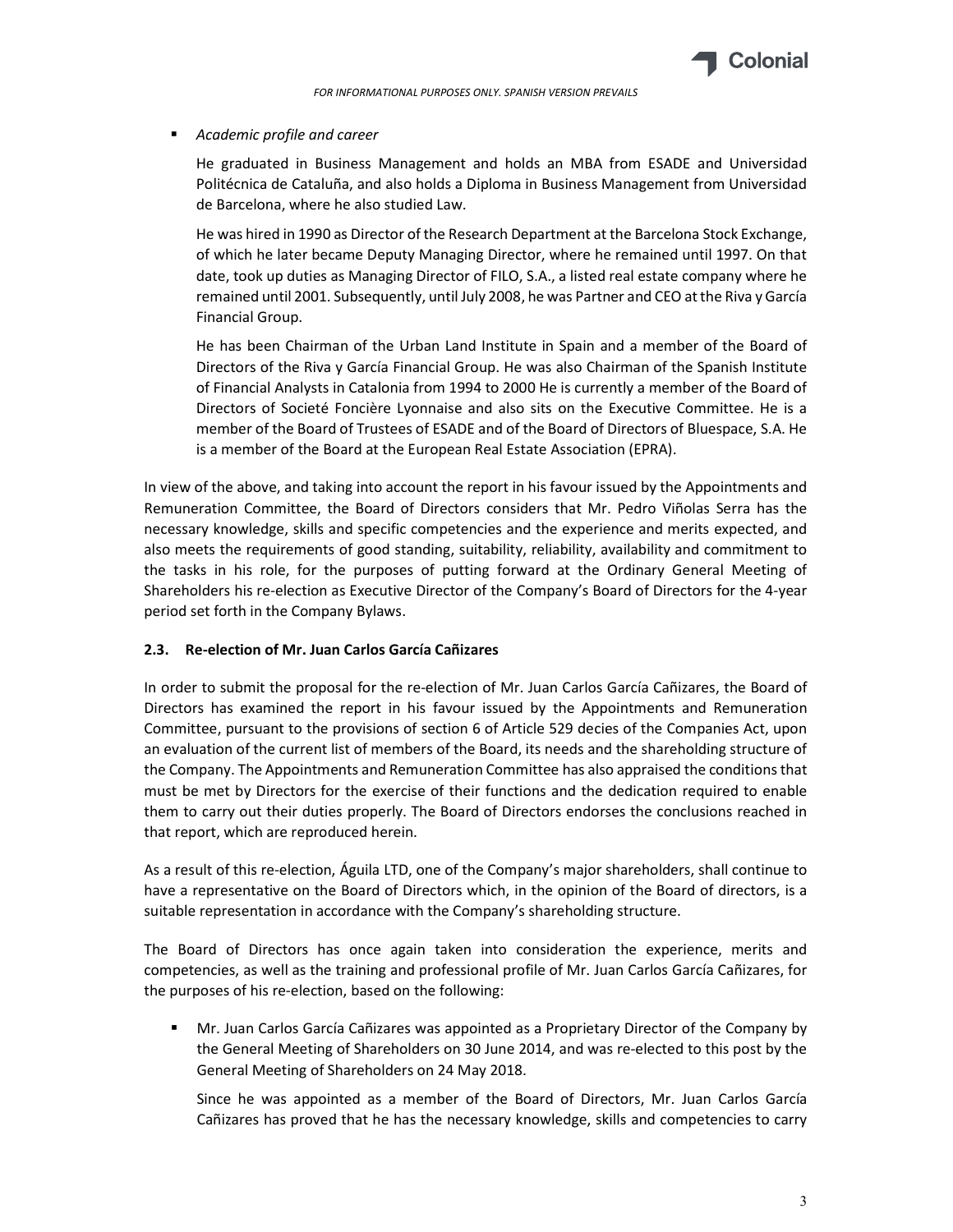

out his role. He has also carried out his functions faithfully as a loyal representative, acting in good faith and in the best interests of the Company, on the principle of personal responsibility with freedom of criteria and independence with respect to instructions and third-party links. Mr. Juan Carlos García Cañizares is considered to have devoted the necessary time to perform his role efficiently, and that he has sufficient time available to carry out his role as expected.

- Mr. Juan Carlos García Cañizares has held a number of posts of responsibility throughout his professional career, evidencing his capacity and merits for the purposes of proper prudent management within the Company.
- Academic profile and career

Industrial Engineer. He has also attended management programmes at IMD Switzerland, and holds an MBA granted jointly by the New York University Stern School of Business, London School of Economics and HEC Paris.

He is an investor and former investment banker who led mergers, acquisitions and takeover funding for a total over 35 billion dollars for over 25 years. He was Vice President of Planning for Bavaria, one of Latin America's leading breweries, where he was responsible for the 4 billion dollars international brewery acquisition programme, and for the subsequent 8 billion dollars merger with SABMiller plc, creating the world's second largest brewery. Later on, he led negotiations on behalf of the Santo Domingo Group for the conversion of its holding in SABMiller into a share in Anheuser Busch Inbev as part of the merger of these two companies, which was finalised in 2016. Before joining the Santo Domingo Group, he was co-founder and Main Partner of Estrategias Corporativas, an investment bank firm in Latin America.

He is currently the Managing Director of Quadrant Capital Advisors, Inc. in New York (a Santo Domingo Group investment company based in New York). He is responsible for Quadrant Capital's Strategic Investments Group, including investments in AB Inbev and a portfolio of public and private minority investments in the consumer industry sector in the United States and Europe. He sits on several boards of directors, including Bevco Lux S.A.R.L. in Luxembourg, Bavaria, S.A. and Valorem, S.A. in Colombia and on the Advisory Board of the International Center for Finance of the Yale School of Management in the United States.

In view of the above, and taking into account the report in his favour issued by the Appointments and Remuneration Committee, the Board of Directors considers that Mr. Juan Carlos García Cañizares has the necessary knowledge, skills and specific competencies and the experience and merits expected, and also meets the requirements of good standing, suitability, reliability, availability and commitment to the tasks in his role, for the purposes of putting forward at the Ordinary General Meeting of Shareholders his re-election as a Proprietary Director of the Company's Board of Directors for the 4 year period set forth in the Company Bylaws.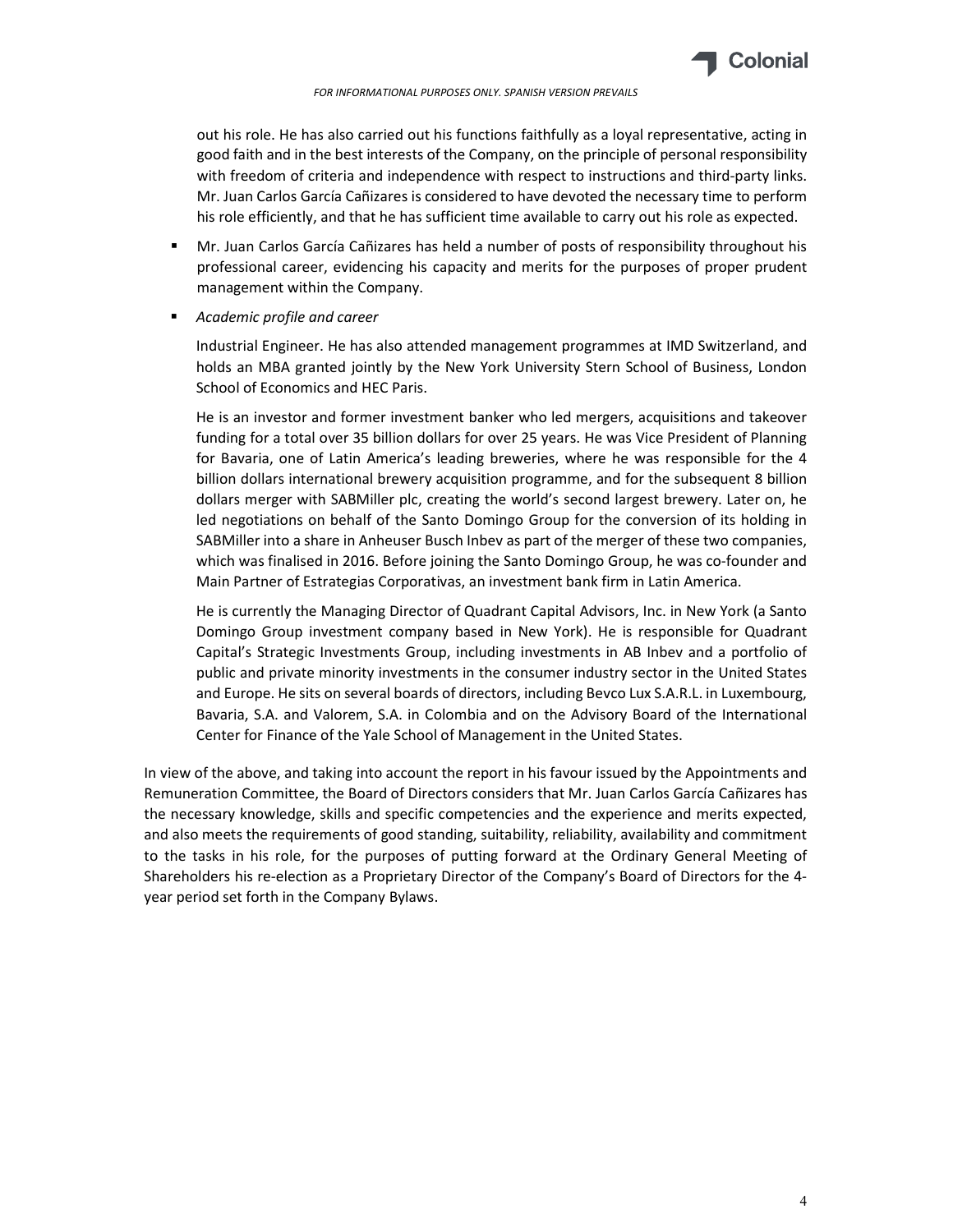

#### 2.4. Re-election of Mr. Javier López Casado

In order to submit the proposal for the re-election of Mr. Javier López Casado, the Board of Directors has examined the report in his favour issued by the Appointments and Remuneration Committee, pursuant to the provisions of section 6 of Article 529 decies of the Companies Act, upon an evaluation of the current list of members of the Board of Directors, the needs of the Board and the shareholding structure of the Company. The Appointments and Remuneration Committee has also appraised the conditions that must be met by Directors for the exercise of their functions and the dedication required to enable them to carry out their duties properly. The Board of Directors endorses the conclusions reached in that report, which are reproduced herein.

As a result of this re-election, together with the re-election on 30 June 2020 of Mr. Carlos Fernández González, the Finaccess Group, one of the Company's major shareholders, shall continue to have two representatives on the Board of Directors, which, in the opinion of the Board of directors, is a suitable representation in accordance with the Company's shareholding structure.

The Board of Directors has once again taken into consideration the experience, merits and competencies, as well as the training and professional profile of Mr. Javier López Casado, for the purposes of his re-election, based on the following:

 Mr. Javier López Casado was appointed as Proprietary Director of the Company as agreed at the General Meeting of Shareholders on 24 May 2018.

Since he was appointed as a member of the Board of Directors, Mr. Javier López Casado has proved that he has the necessary knowledge, skills and competencies to carry out his role. He has also carried out his functions faithfully as a loyal representative, acting in good faith and in the best interests of the Company, on the principle of personal responsibility with freedom of criteria and independence with respect to instructions and third-party links. Mr. Javier López Casado is considered to have devoted the necessary time to perform his role efficiently, and that he has sufficient time available to carry out his functions as expected.

- Mr. Javier López Casado has held a number of posts of responsibility throughout his professional career, proving his competencies and merits to help run the Company adequately and prudently.
- Academic profile and career

He joined Finaccess as International Director of Asset Management in November 2010. Since 2012, he has been CEO of Finaccess Advisors LLC. Since 2014, he has also been responsible for Finaccess Estrategia S.L. in Spain.

Prior to joining Finaccess, he worked as Senior Vice President for Santander Private Banking in Miami. He previously held different posts in Banco Santander's International Private Banking area in Madrid and Miami. He worked for the Santander Group from 1996 to 2010.

Before joining Banco Santander, he worked as a lawyer in Madrid. He has 26 years' experience in financial markets and is a member of the Board of Directors of Finaccess Group, the International Investment Committee and the Audit Committee of Finaccess Advisors LLC.

Since October 2020, he is President of Finaccess Value Agencia de Valores in Spain.

He is the Chairman of SOLTRA S.L., a company working on the promotion, education and training for employment of people with different capacities in order to achieve full social integration, which currently has 700 employees in Spain, Denmark and Mexico.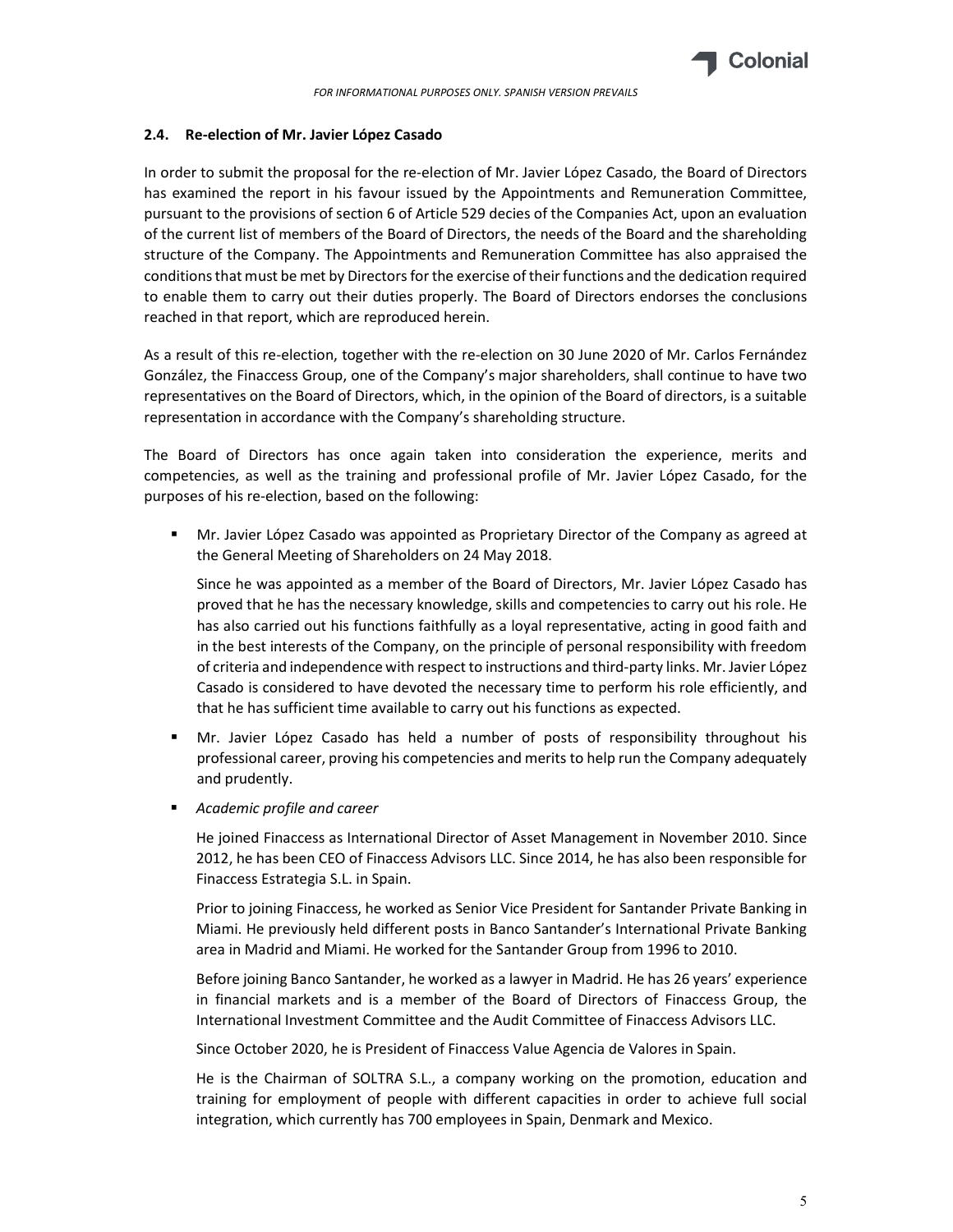

He also sits on the board of trustees of several Foundations in Spain and Mexico.

He holds a Law Degree from Universidad San Pablo CEU in Madrid, an MBA from the University of Miami and a Master's Degree in Legal and Tax Consultancy for Construction and Real Estate Companies from the Universidad Politécnica de Madrid.

In view of the above, and taking into account the report in his favour issued by the Appointments and Remuneration Committee, the Board of Directors considers that Mr. Javier López Casado has the necessary knowledge, skills and specific competencies and the experience and merits expected, and also meets the requirements of good standing, suitability, reliability, availability and commitment to the tasks in his role, for the purposes of putting forward at the Ordinary General Meeting of Shareholders his re-election as a Proprietary Director of the Company's Board of Directors for the 4 year period set forth in the Company Bylaws.

### 2.5. Re-election of Mr. Luis Maluquer Trepat

The Board of Directors has once again taken into consideration the experience, merits and competencies as well as the training and professional profile, of Mr. Luis Maluquer Trepat by reason of his re-election pursuant to the provisions of section 5 of Article 529 decies of Companies Act, all of the above upon an evaluation of the current list of members of the Board, the needs of the Board and the shareholding structure of the Company, and based on the following:

- Mr. Luis Maluquer Trepat was appointed Director of the Company under the "other external" status following a resolution by the Board of Directors on 31 July 2013, and he was confirmed in this post following a resolution by the General Meeting of Shareholders on 21 January 2014. Subsequently, Mr. Luis Maluquer Trepat was re-elected to this post by the General Meeting of Shareholders on 30 June 2014. Under a decision of the Board of Directors issued on 16 December 2016, his status was changed to that of independent director, and he is currently holding such status. Finally, he was re-elected to this post by the General Meeting of Shareholders on 24 May 2018.
- Since he was appointed as a member of the Board of Directors, Mr. Luis Maluquer Trepat has shown that he has the necessary knowledge, skills and experience to perform his duties. He has also carried out his functions faithfully as a loyal representative, acting in good faith and in the best interests of the Company, on the principle of personal responsibility with freedom of criteria and independence with respect to instructions and third-party links. Mr. Luis Maluquer Trepat is considered to have devoted the necessary time to perform his role efficiently, and that he has sufficient time available to carry out his work as expected.
- Academic profile and career

He holds a degree in Law from the University of Barcelona and a Diploma in International Institutions from the University of Geneva.

Throughout his career, he has advised various national and international organisations through his firm in the specialist field of financial and banking law, as well as real estate law. He has also taught financial and banking law at various institutions, such as the Barcelona Chamber of Commerce, and he was a Director of the European Society for Banking and Financial Law (AEDBF Paris).

He is the founding partner of Despacho Maluquer Advocats, SCP, as well as a Director and Secretary to a number of companies, including Société Foncière Lyonnaise, where he sat on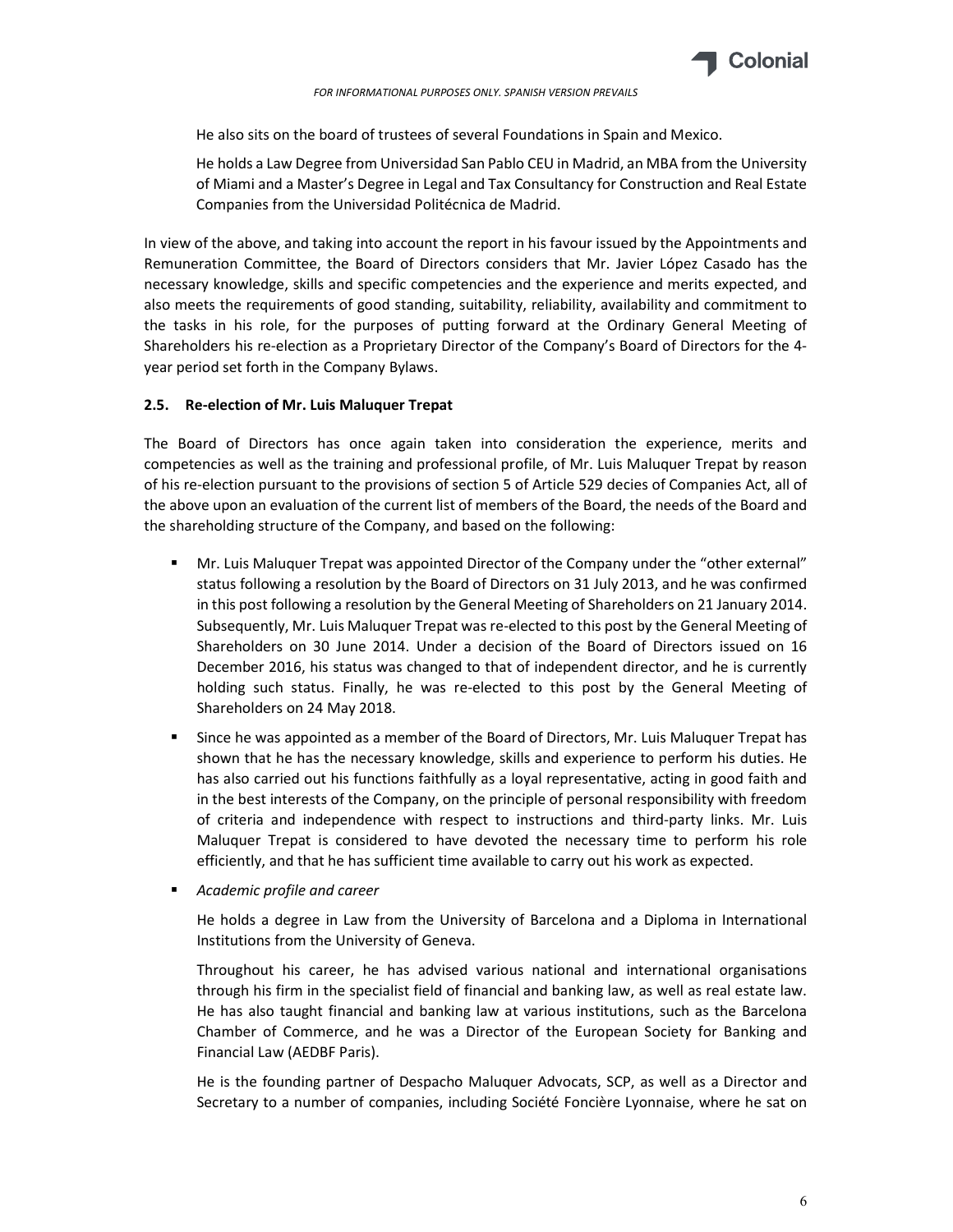

the board until April 2022. He was Chairman of the Argentinian Chamber of Commerce in Spain until 2019 and is currently a member of its Governing Board.

In view of the above, the Board of Directors considers that Mr. Luis Maluquer Trepat has the necessary knowledge, skills and specific competencies and the experience and merits expected, and also meets the requirements of good standing, suitability, reliability, availability and commitment to the tasks in his role, for the purposes of the Appointments and Remuneration Committee proposing to the Ordinary General Meeting of Shareholders his re-election as Independent Director of the Company's Board of Directors for the 4-year period set forth in the Company Bylaws.

\* \* \* \*